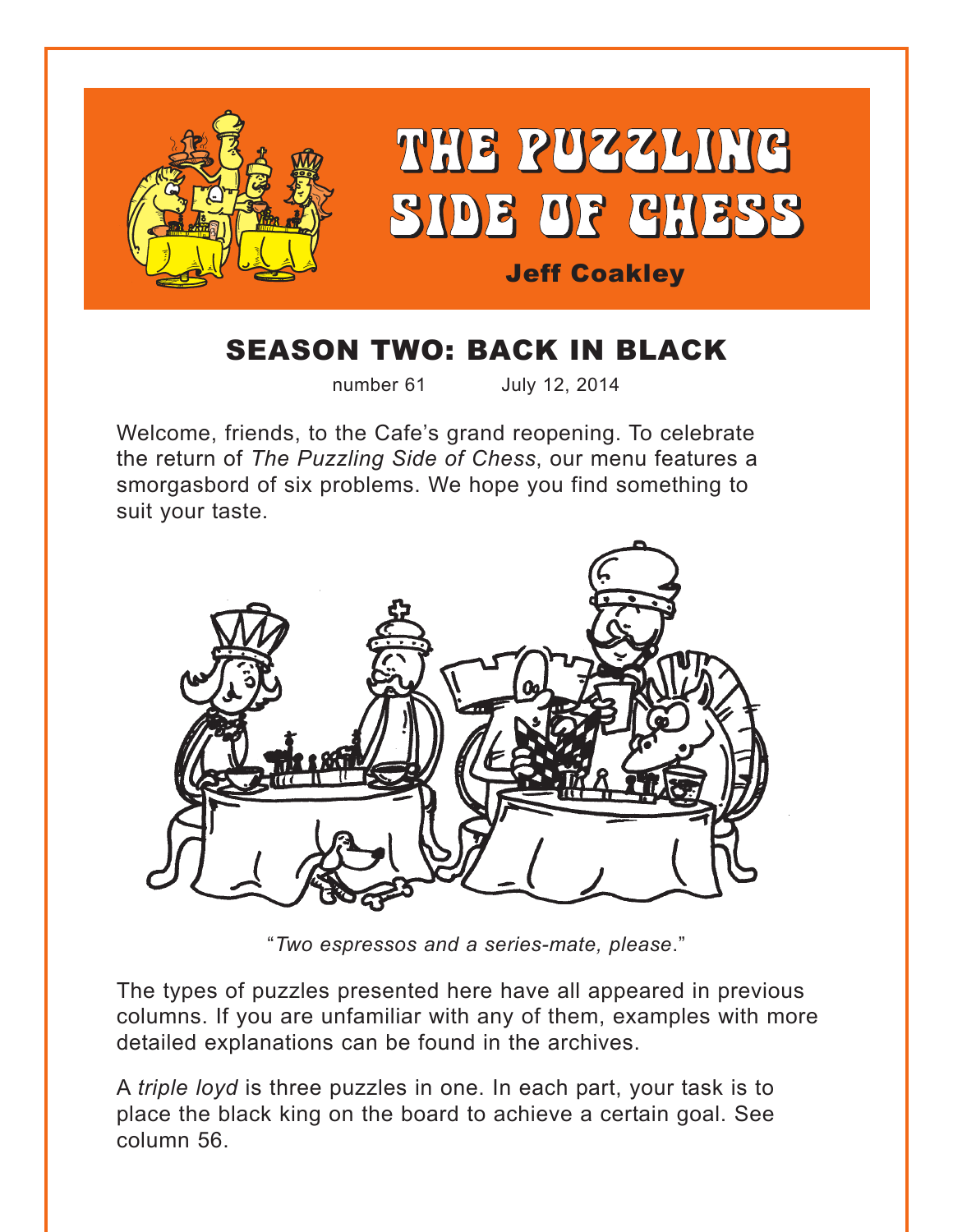## **Triple Loyd 32**

<span id="page-1-0"></span>

Place the black king on the board so that:

- A. Black is in checkmate.
- B. Black is in stalemate.
- C. White has a mate in 1.

Normally, the positions in a triple loyd must be legal. That is clearly not the case in this special puzzle. For the pure of heart, a lawful version is given on the solution pages.

A cyclotron is a three-way switcheroo. Instead of switching two pieces, we switch three. The pieces trade places in a "cycle". Piece A goes to square B, piece B goes to square C, and piece C goes to square A. Otherwise the usual rules for switcheroos are followed. See column 55.

### **Cyclotron 07**



Cycle three pieces so that Black is in checkmate. Any three pieces may trade places. Colours do not matter. The resulting position must be legal.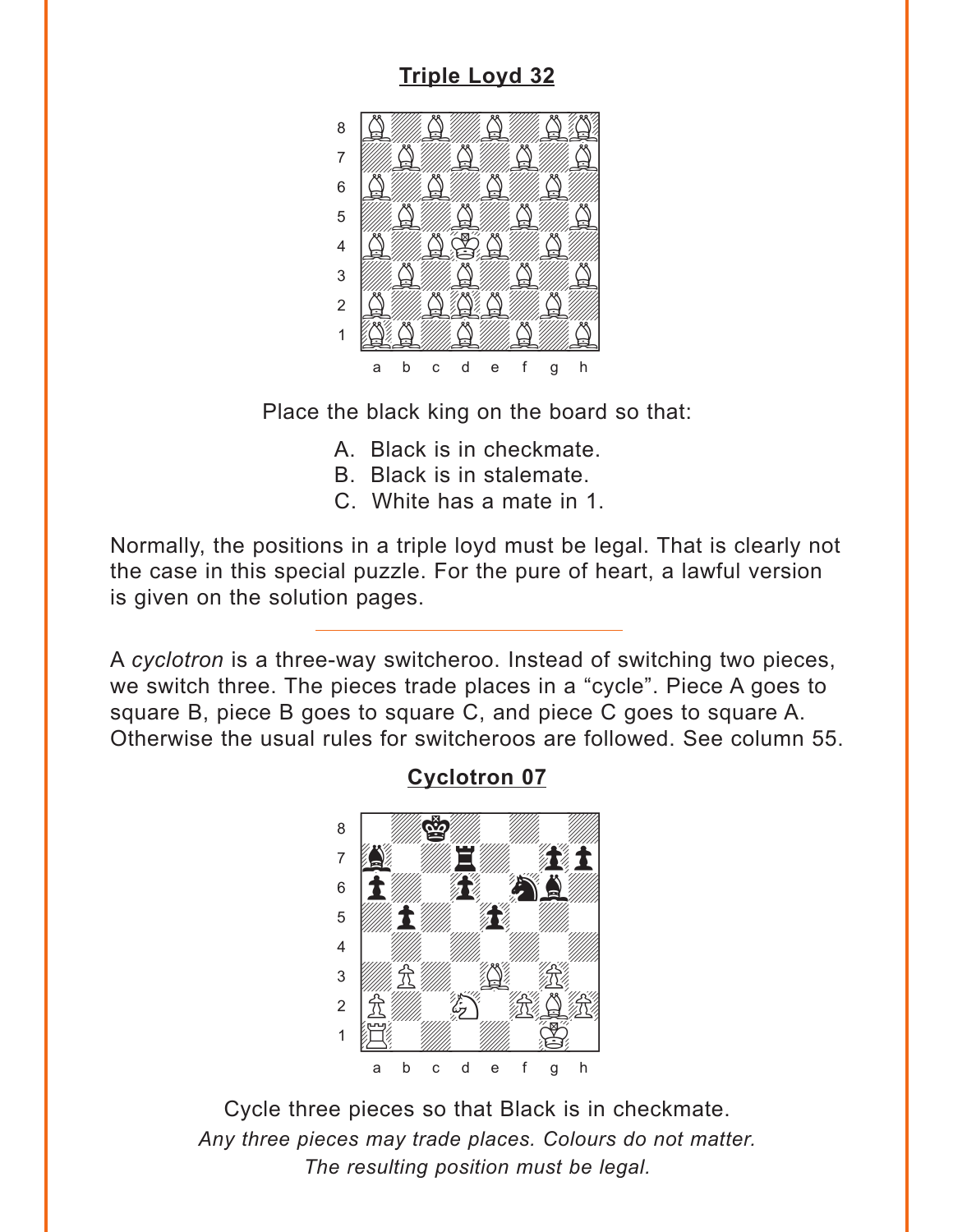<span id="page-2-0"></span>In a *last move problem*, the task is to determine the move or moves which led to the given position.

When answering the question "What was the last move?", the solver must be as precise as possible. A complete description of a move includes the square a piece moved from, whether a capture was made, and if so, what type of piece was taken.



**[Retro 23](#page-6-0)**

What were the last two moves?

In *last move* problems, moves are counted separately for White and Black. "Last two moves" means one turn by each side (W-B or B-W). For more about retrograde analysis, see column 58.

The task in a *proof game* is to show how a given position can be reached in a legal game. See column 52.

The following puzzle is the most general type of proof game. There is no *move stipulation*. You only need to "prove" that the position is legal.

For an extra challenge, use the fewest moves necessary.

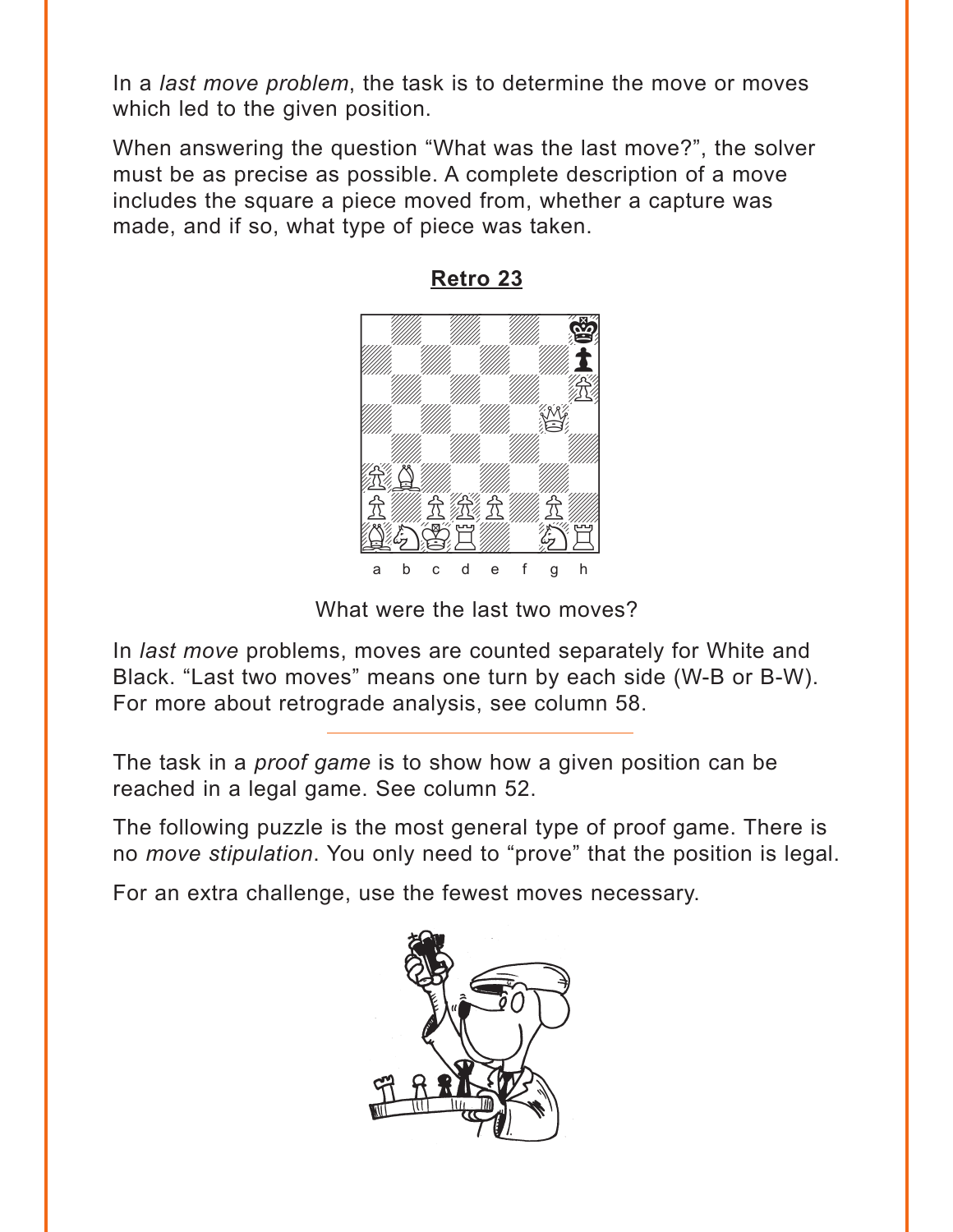### **Longer Proof Game 03**

<span id="page-3-0"></span>

This position was reached in a legal game. Can you figure out how? It can be done by White's 11 turn. (21 single moves: 11 white, 10 black.)

I've seen this proof game in various places, sometimes with colours reversed, but the composer's name is never given. Does anyone know the original source of the problem? Thanks.

In a series-mate, White plays a specified number of moves in a row to checkmate Black. See column 50 for additional information on series-movers, including double whammies.





Series-mate in 33

White plays thirty-three moves in a row to mate Black.

Only the last move may give check. Captures are allowed. White may not place their own king in check. Black does not get a turn.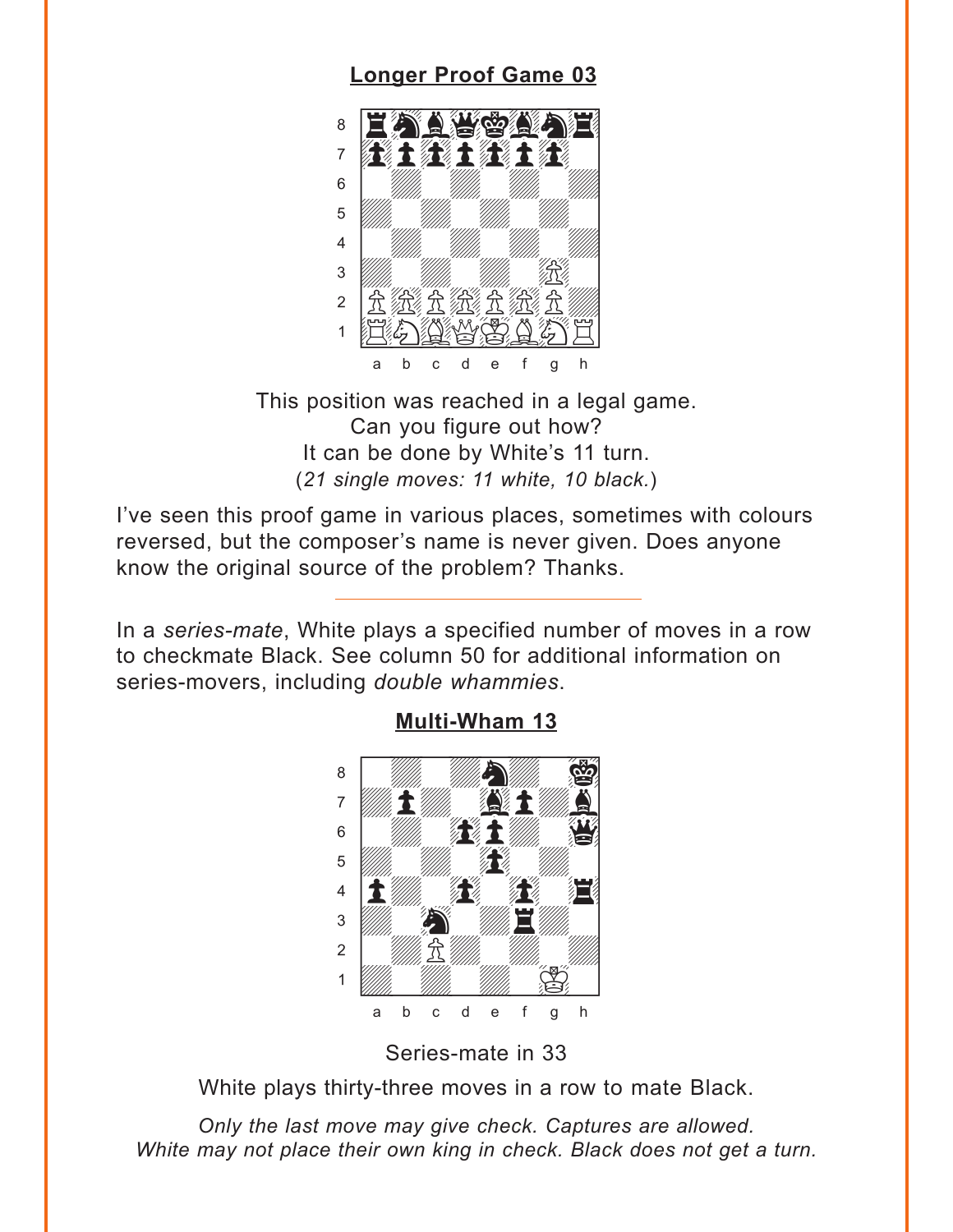<span id="page-4-0"></span>Our final puzzle is an algebraic beauty by English puzzlist Henry Dudeney (1857-1930). It comes from his excellent book *Amusements in Mathematics* (1917)*.*

#### **[Setting the Board](#page-11-0)**



How many different ways can the pieces be correctly set up for the beginning of a game?

The problem concerns a normal game of chess with a standard board and thirty-two pieces.

To clarify the question, imagine you have a set of chess pieces in a box. The first piece you take out of the box is a white pawn. It can be placed on any of the eight squares along the second rank. The next white pawn can go on any of the other seven squares along that rank. The white pawn after that has six squares to choose from, and so on. Other types of pieces have similar choices.



By the way, in case you were wondering, *Queenfest III* along with a solution for *Longest Perp 12e* will appear in this column at the end of July. Sorry for the delay.

It's good to be back at the cafe. We're open 24/7. Drop by anytime.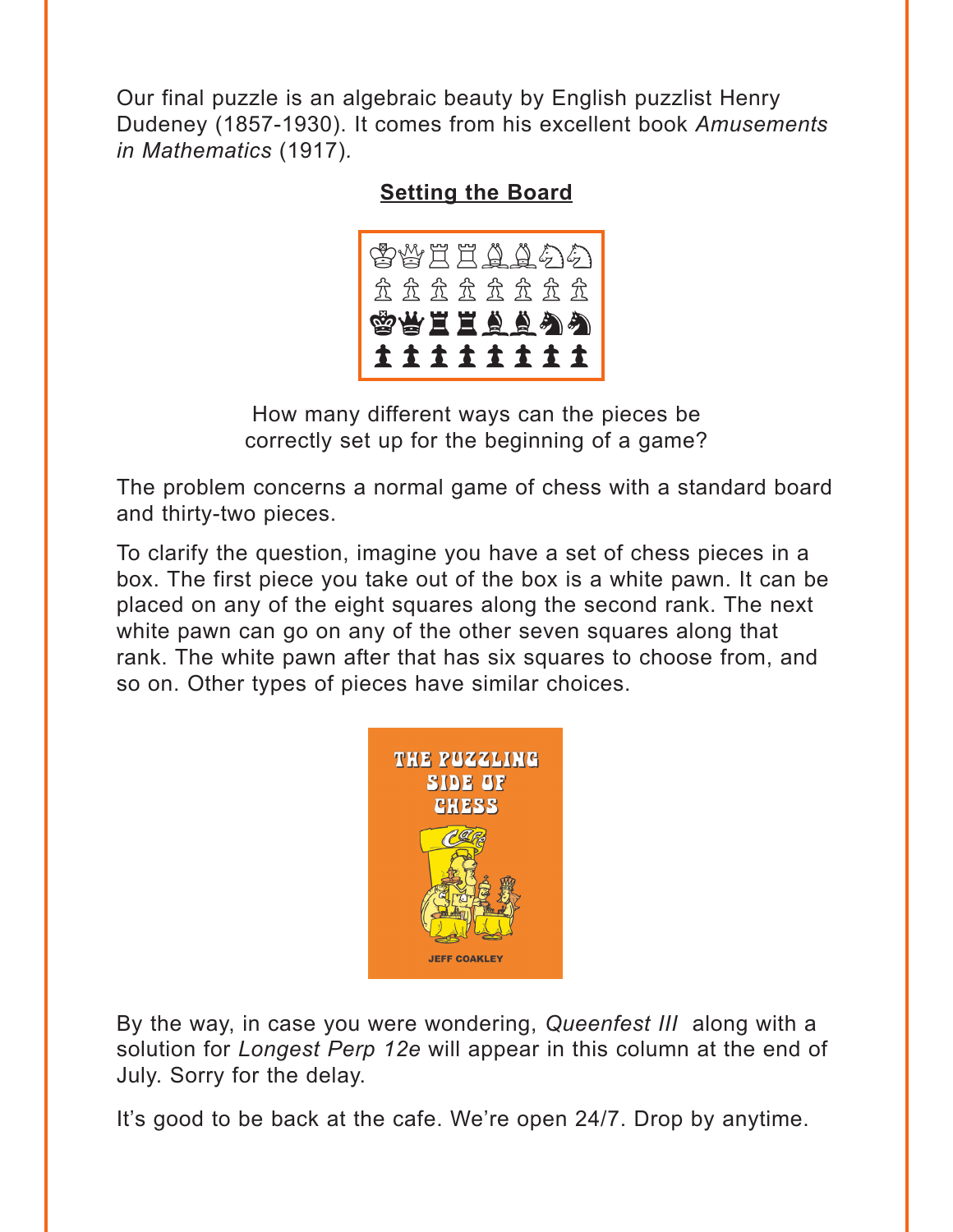# <span id="page-5-0"></span>**SOLUTIONS**

Triple loyd 32, cyclotron 07, retro 23, multi-wham 13 by J. Coakley. Retro 23 is from *Winning Chess Puzzles For Kids Volume 2* (2010). The others are *ChessCafe.com* originals (2014).

*PDF hyperlinks*. You can advance to the solution of any puzzle by clicking on the underlined title above the diagram. To return to the puzzle, click on the title above the solution diagram.



**[Triple Loyd 32](#page-1-0)**

Thirty-five bishops is perhaps a loyd maximum. Here is a version of the same problem with the legal limit of ten Bs.



Same solution as above. The bishops on b7 and g2 are *weasels*, unnecessary pieces added for distraction or visual effect.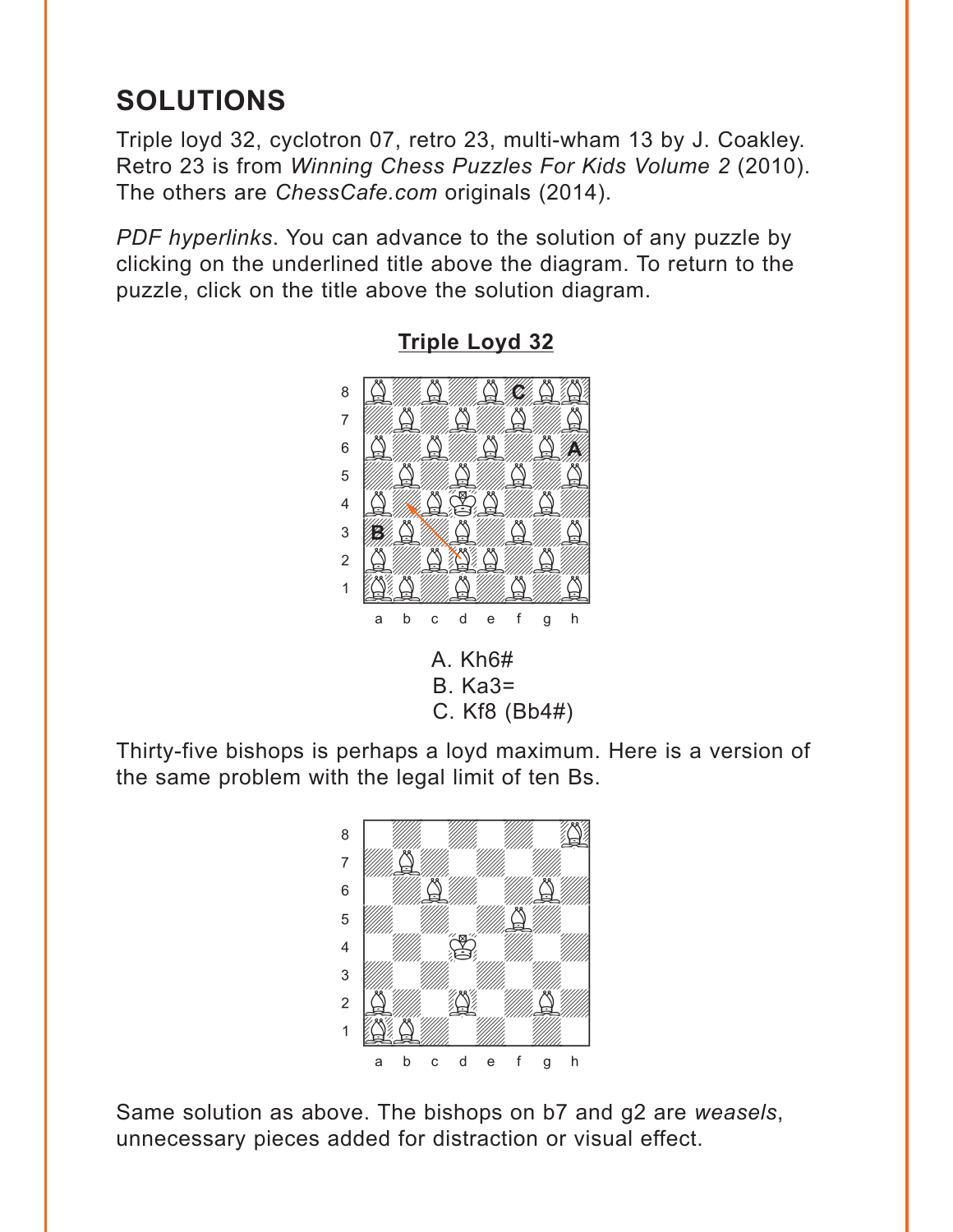## **Cyclotron 07**

<span id="page-6-0"></span>

Ba7 $\rightarrow$ g1 Kg1 $\rightarrow$ c8 Kc8 $\rightarrow$ a7

In the cycled position, the black bishop on g1 is legal, the result of a pawn promotion (...f3xg2-g1=B).



Retro 23

The last two moves were:

 $Rb2-b1+$  $1<sub>1</sub>$ 2.  $Nc3xb1(R)\#$ 

a) Black is in check from the bishop on a1, so the last move had to be by White. It was not a move by the white bishop to a1 because the bishop could only get there from along the a1-h8 diagonal, and the black king would already be in check. It cannot be White's turn if Black is in check. So the last move had to be a discovered check.

b) It was not 2.b2xa3+ because there is no way a white bishop could be on a1 if there is a white pawn on b2.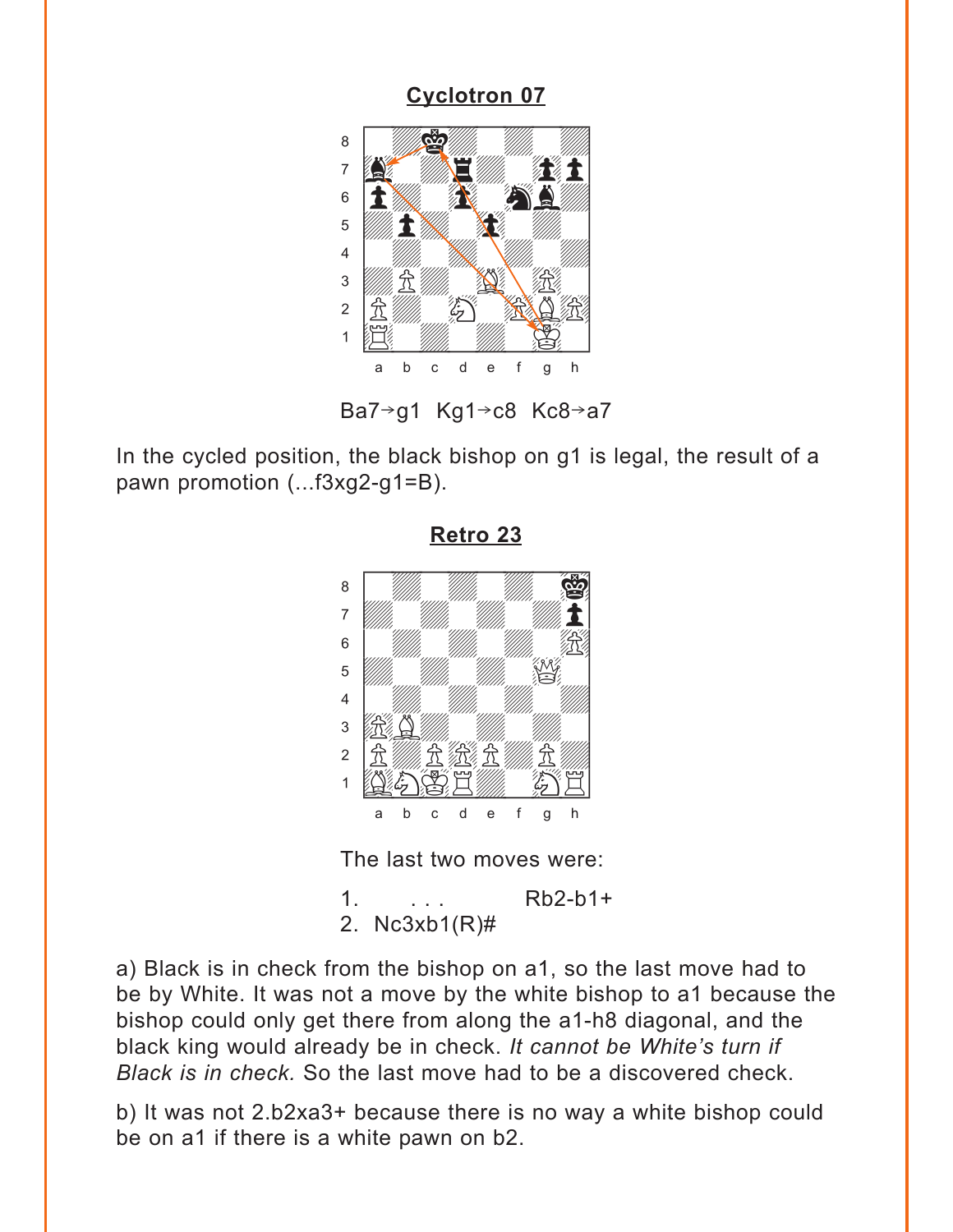c) That means that the last move was either 2.Kb2xc1# or 2.Nc3xb1#. The move had to be a capture, because otherwise Black would not have a legal move on the previous turn.

Black's previous move was not 1...Kg8-h8 because the king would be in an impossible double check on g8 from the queen at g5 and bishop at b3. It was not 1...Kg7-h8 because the king would be in an impossible double check on g7 from the queen at g5 and pawn at h6. The previous black move had to be by a piece that gets captured by White on b1 or c1.

d) If the white king were on b2, there is no way that a black piece could move to c1, so the move 2.Kb2xc1# is impossible. (A black knight from d3 would be checking the king on b2.)

e) If the white knight is on c3, then black could move a piece from b2 to b1. A black pawn or queen would be checking the white king from b2, so it had to be a black rook that moved to b1. This move was not a capture because White has fifteen pieces on the board, and we know, based on the pawns at e2 and g2, that the only missing piece is a bishop that was taken on f1. The bishop on b3 must be a promoted pawn.

The earlier position, with Black to move, looked like this.

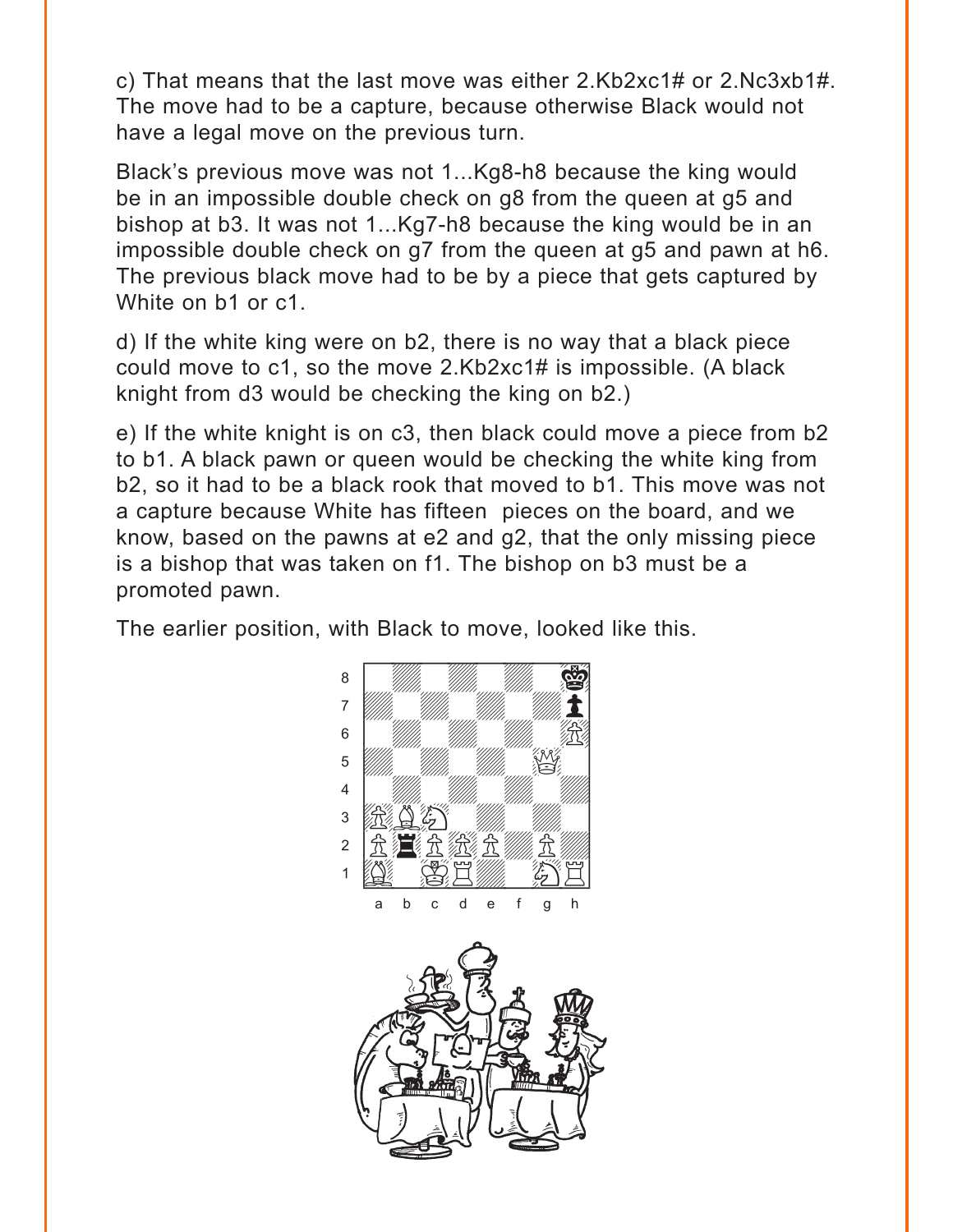### **Longer Proof Game 03**

<span id="page-8-0"></span>composer unknown Winning Chess Puzzles For Kids 2004



The shortest proof game is 20.5 moves.

- 1. Nc3  $h<sub>5</sub>$
- 2. Nb1 Rh<sub>6</sub>
- 3. Nc3 Rg6
- 4. Nb1 Rg<sub>3!</sub>
- 5. hxg3  $h4$
- 6. Nc3  $h3$
- 7. Nf3  $h2$
- 8. Rg1 h1=R!
- 9. Nb1 Rh<sub>7</sub>
- 10. Rh1 Rh<sub>8</sub>
- 11. Ng1

The solution is not unique. There are many ways to reach the position. The key idea is underpromoting to a rook on h1.

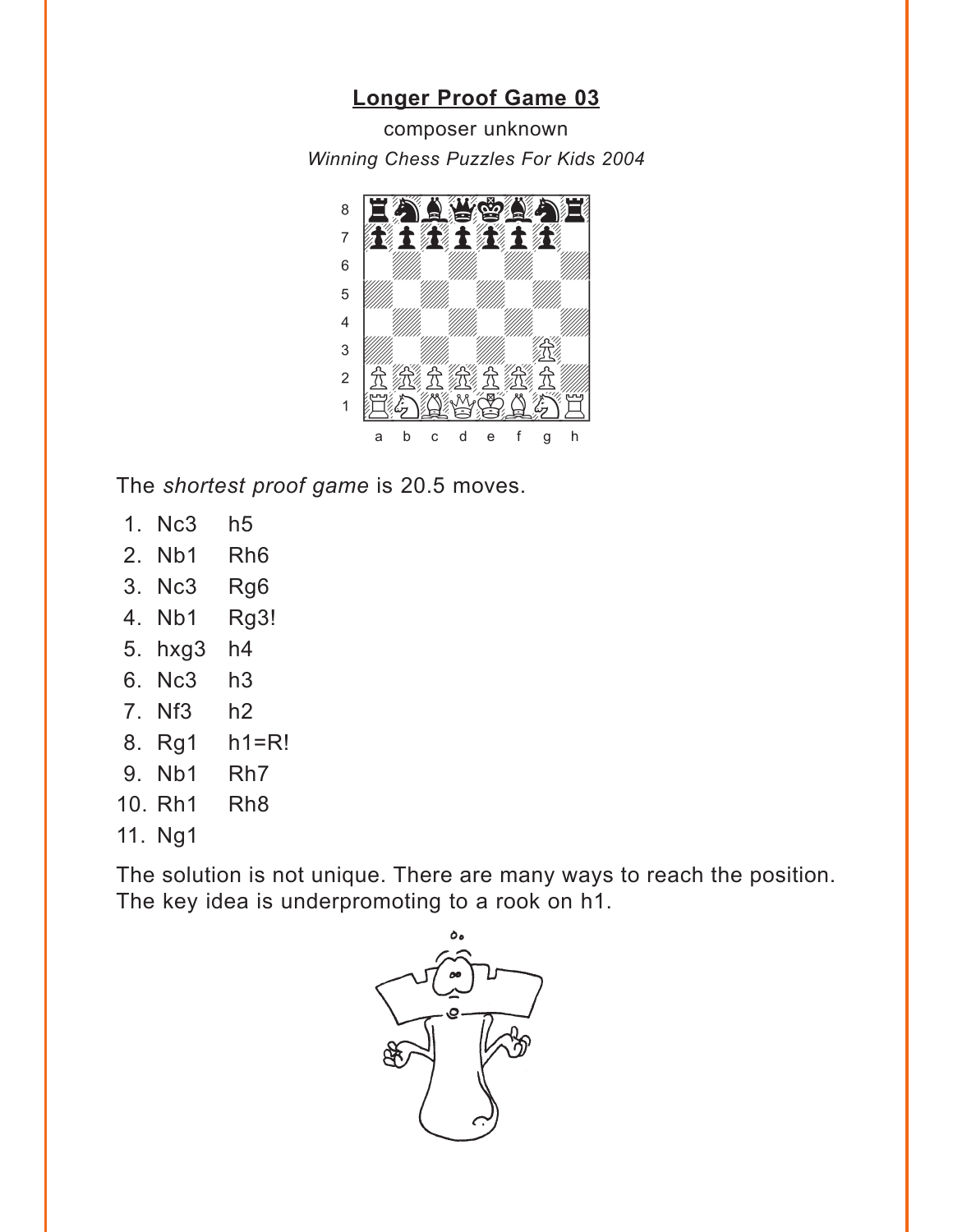#### **[Multi-wham 13](#page-3-0)**

<span id="page-9-0"></span>

A white king with one pawn versus the entire black army. That doesn't seem fair, but given enough turns in a row ...

- 1. Kg2 The early moves are easy. The white king must capture the black knight on c3 in order to free his c-pawn.
- 2. Kxf3
- 3. Kf2
- 4. Ke1
- 5. Kd2
- 6. Kc1
- 7. Kb2
- 8. Ka3
- 9. Kb4
- 10. Ka5
- 11. Kb6 The first "fork in the road".



12. Ka7! Surprisingly, the king must avoid capturing on b7, even though it would save one move in freeing his pawn. See analysis next page.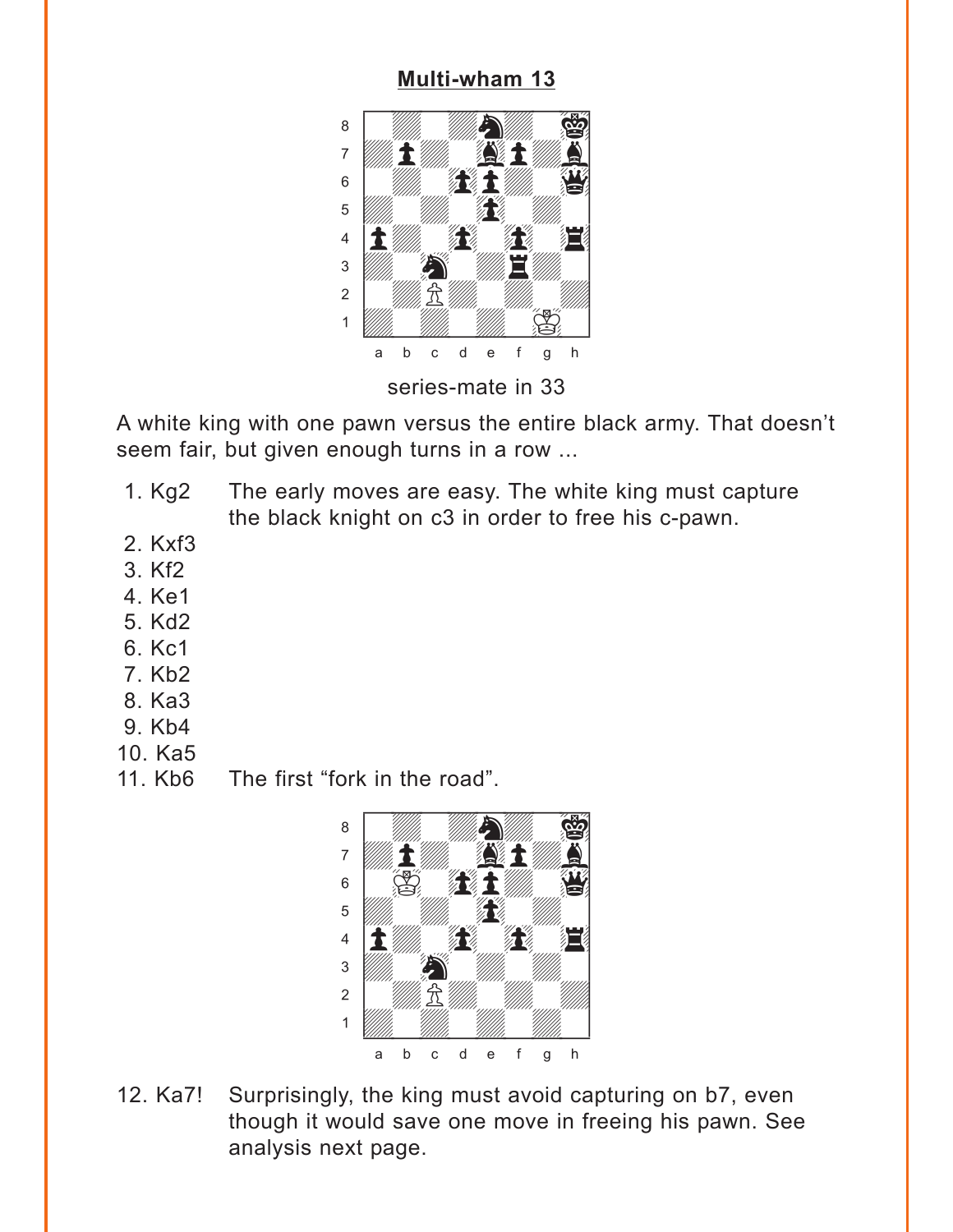After 12.Kxb7, 13.Kc8, 14.Kd7, 15.Kxe8, 16.Kxe7, 17.Kxd6, 18.Kxe5, 19.Kxd4, 20.Kxc3, it will take White an additional fourteen moves to checkmate Black, one over the stipulated limit. 21.Kd4, 22.c4, 23.c5, 24.c6, 25.c7, with two possible continuations:

- a) 26.Ke5, 27.Kd6, 28.Ke7, 29.Ke8, 30.c8=Q, 31.Qxe6, 32.Qxh6, 33.Kxf7, 34.Qg7#
- b) 26.c8=N, 27.Ne7, 28.Nf5, 29.Nxh6, 30.Ke5, 31.Kf6 32.Kxf7, 33.Kf8, 34.Nf7#
- 13. Kb8
- 14. Kc8
- 15. Kd7 Now the chain of defenders guarding c3 is removed.



- 16. Kxe8
- 17. Kxe7
- 18. Kxd6
- 19. Kxe5
- 20. Kxd4
- 21. Kxc3 Mission accomplished.



22. Kd4

23. c4! The remaining moves must be played in a precise order.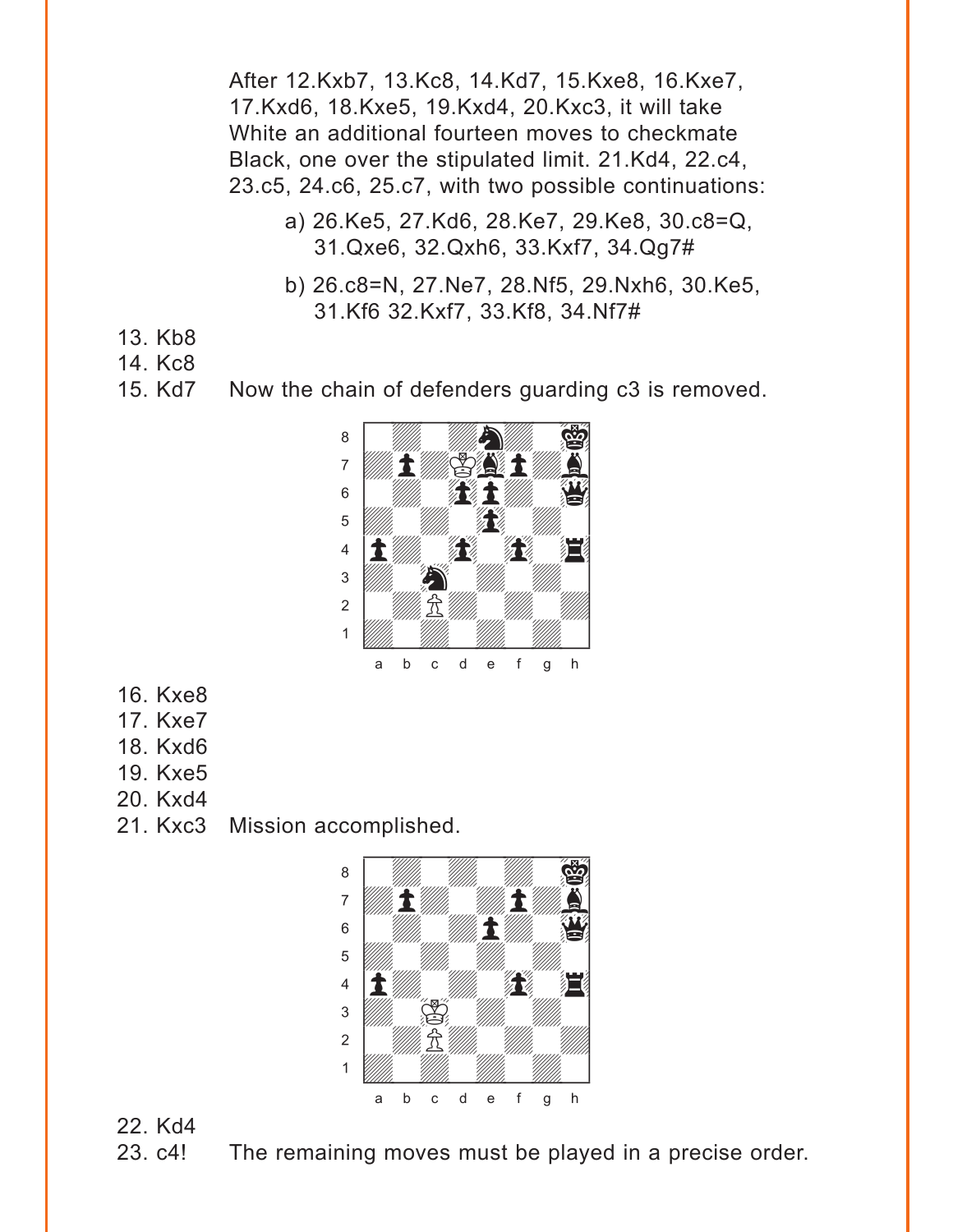<span id="page-11-0"></span>24. c5

25. c6

26. cxb7 Now the capture is essential.

27. b8=B! A dark-square bishop will be the hero of this tale.

- 28. Bxf4
- 29. Ke5
- 30. Bxh6
- 31. Kf6
- 32. Kxf7
- 33. Bg7#



## **[Setting the Board](#page-4-0)**

Henry Dudeney 1917 *Amusements in Mathematics*

The chess pieces may be set up correctly for the beginning of a game in **208,089,907,200** different ways.

That's 200 billion plus! Who would've guessed?

Let's begin this math exercise by figuring out the number of ways that the white pieces can be set up.

The eight pawns can be placed in any order on the eight squares of the 2nd rank. The number of different arrangements is "8 factorial", which is written 8! in mathematical notation.

 $8! = 8 \times 7 \times 6 \times 5 \times 4 \times 3 \times 2 \times 1 = 40.320$ 

Once the pawns are placed, there is no choice about where to put the king and queen. Their placement is exactly determined. However, the two rooks, two knights, and two bishops all have a choice of two squares.